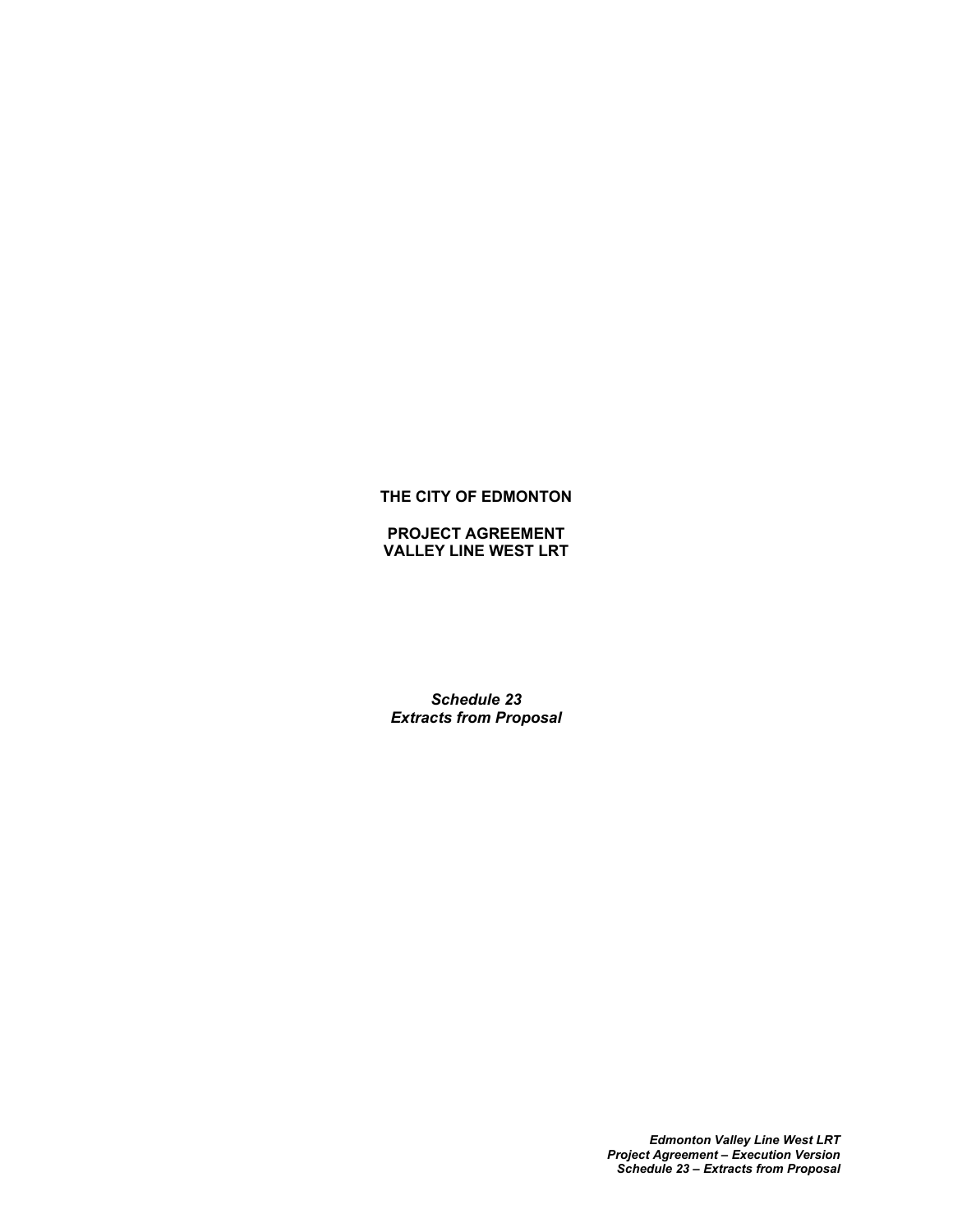# **TABLE OF CONTENTS**

| 1. |     |  |  |
|----|-----|--|--|
|    | 1.1 |  |  |
|    | 1.2 |  |  |
|    | 1.3 |  |  |
|    | 1.4 |  |  |
| 2. |     |  |  |
|    | 2.1 |  |  |
| 3. |     |  |  |
|    | 3.1 |  |  |
|    | 3.2 |  |  |
|    | 3.3 |  |  |
|    | 3.4 |  |  |
|    |     |  |  |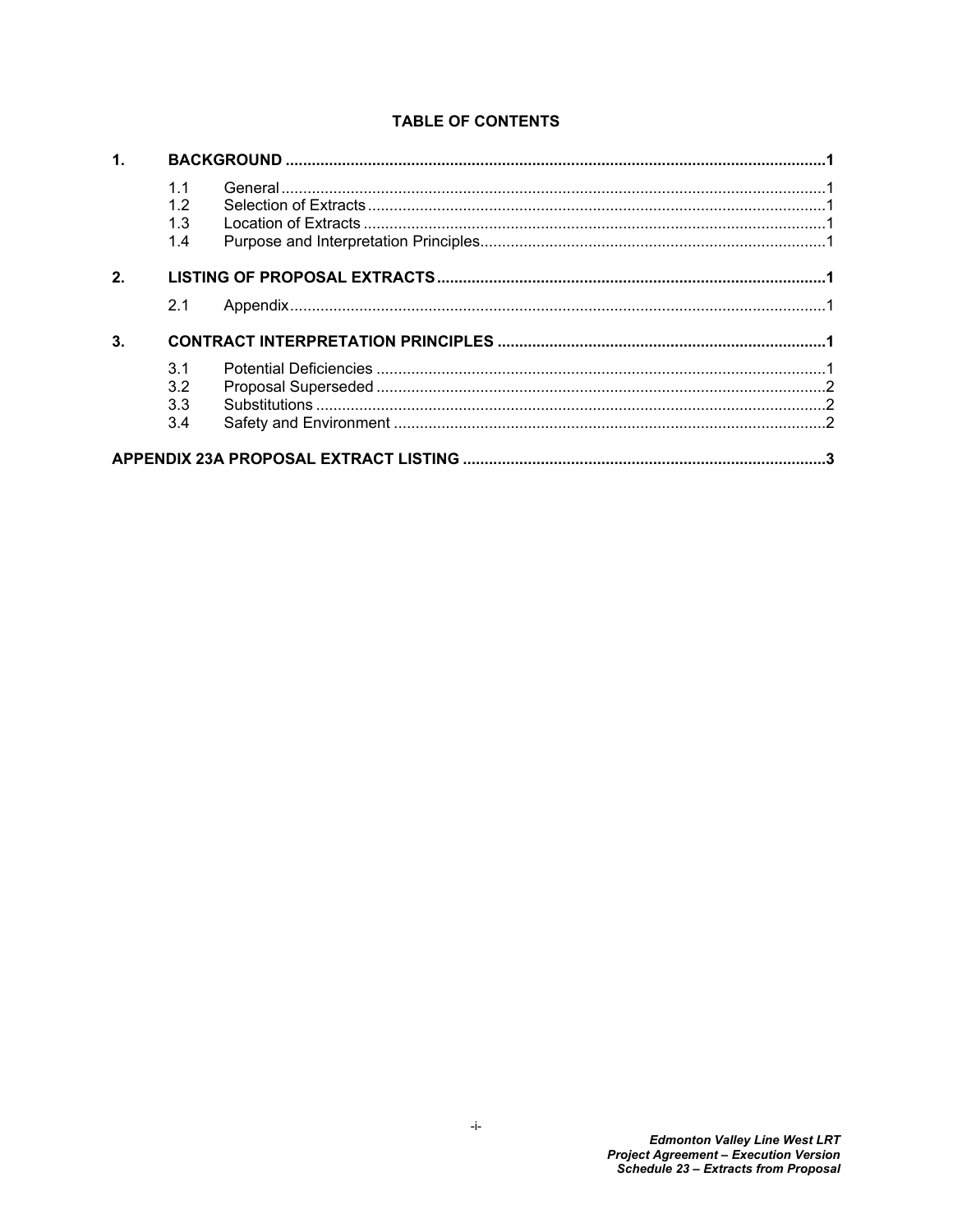#### **SCHEDULE 23**

### **EXTRACTS FROM PROPOSAL**

### <span id="page-2-0"></span>**1. Background**

#### <span id="page-2-1"></span>**1.1 General**

As provided for in the RFP all or certain portions of Project Co's Proposal (as defined in the RFP) may be incorporated into and made part of this Agreement. This Agreement has been finalized and the Proposal Extracts have been selected on the basis set out in the RFP.

### <span id="page-2-2"></span>**1.2 Selection of Extracts**

As confirmed in the RFP, the City determined in its discretion which parts of Project Co's Proposal have been incorporated by reference or otherwise into this Agreement. The City has, however, voluntarily conferred and consulted with the Preferred Proponent (as defined in the RFP) and Project Co and taken their input in finalizing the City decisions.

### <span id="page-2-3"></span>**1.3 Location of Extracts**

As confirmed in the RFP, the City determined in its discretion the parts or sections of this Agreement where the Proposal Extracts will be added or referred to in this Agreement and any additional wording required to be made to this Agreement to confirm their inclusion based on the subject matter of the Proposal Extracts. The City has, however, voluntarily conferred and consulted with the Preferred Proponent and Project Co and taken their input in finalizing the City decisions.

### <span id="page-2-4"></span>**1.4 Purpose and Interpretation Principles**

The purpose of incorporating the Proposal Extracts into this Agreement is to further define, describe and clarify the Project Work and the Project Requirements. The contract interpretation principles set out in Section 22.15 *[Order of Precedence]* of this Agreement have been adopted to clarify contract intent and to manage any potential conflicts or inconsistencies in the interpretation of the Proposal Extracts with the rest of this Agreement.

## <span id="page-2-5"></span>**2. Listing of Proposal Extracts**

## <span id="page-2-6"></span>**2.1 Appendix**

Attached at Appendix 23A *[Proposal Extract Listing*] of this Schedule are the Proposal Extracts.

## <span id="page-2-7"></span>**3. Contract Interpretation Principles**

#### <span id="page-2-8"></span>**3.1 Potential Deficiencies**

Notwithstanding that deficiencies may exist in the Proposal Extracts, Project Co continues to be fully bound to perform all of its obligations under this Agreement. The City is not responsible for identifying deficiencies in the Proposal Extracts and irrespective of whether the City has identified or has failed to identify any such deficiencies, Project Co is not relieved in any way from meeting all of its Project Work requirements and other obligations of this Agreement.

## <span id="page-2-9"></span>**3.2 Proposal Superseded**

Except for those parts of Project Co's Proposal which are incorporated by reference into this Agreement by the Proposal Extracts, Project Co's Proposal shall be superseded entirely by this Agreement and rendered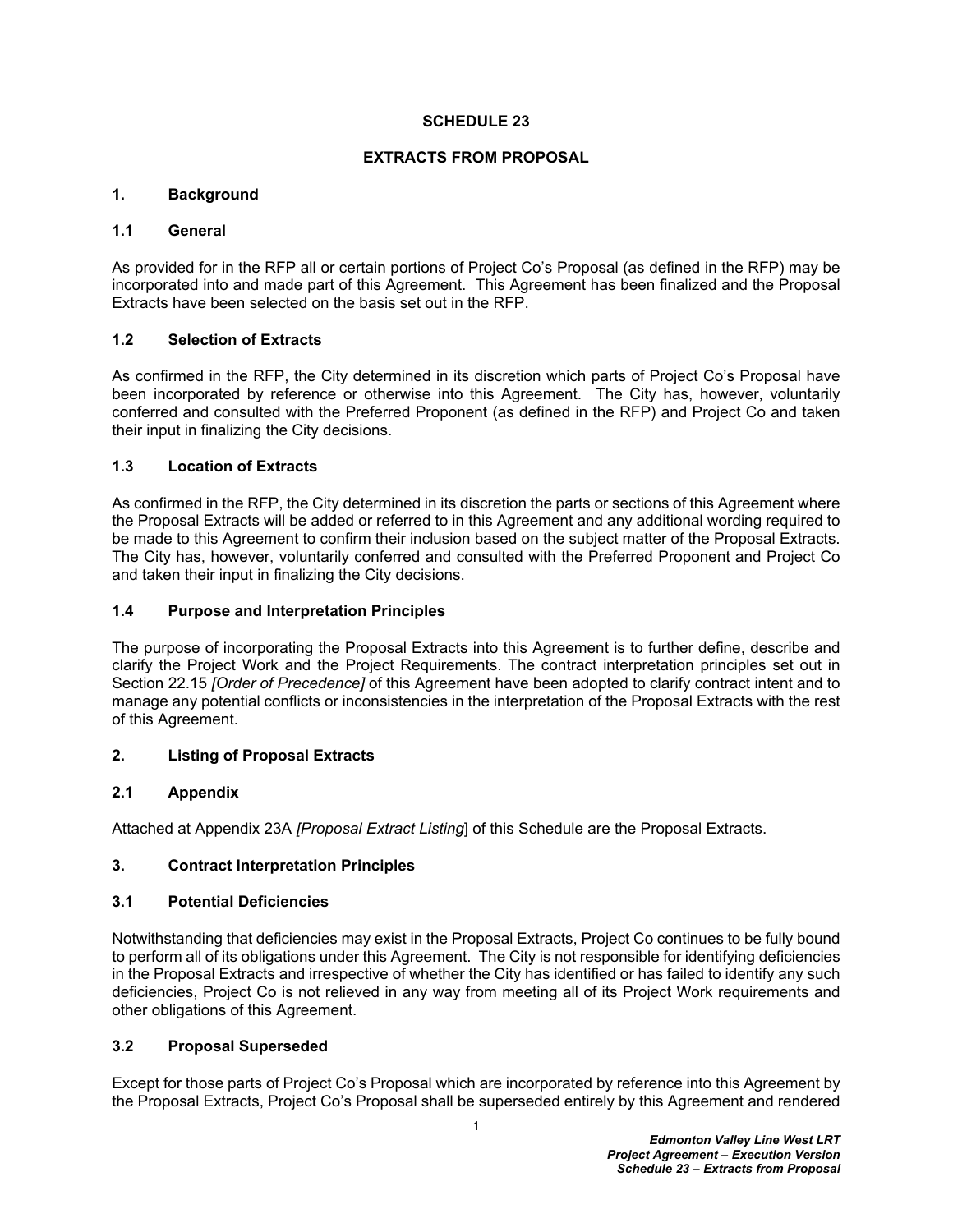null and void, and shall not be relied upon or used by Project Co, the City or anyone else (including anyone pursuant to Schedule 20 [*Dispute Resolution Procedure*] or any arbitral body or any court) in any way to interpret or qualify the Project Work, any obligations or liabilities of Project Co, or anything else contained in this Agreement.

### <span id="page-3-0"></span>**3.3 Substitutions**

Subject to Section [3.4](#page-3-1) *[Safety and Environment]* of this Schedule:

- <span id="page-3-2"></span>(a) the construction (including civil, electrical, mechanical or other construction) methodologies and sequences described in the Proposal Extracts are based on preliminary designs. The actual construction methodologies and sequences will be developed to suit the final designs and actual Site conditions and circumstances; and
- <span id="page-3-3"></span>(b) Project Co shall be entitled to substitute the construction equipment described in the construction methodologies and sequences with equipment suited to the final design, site conditions, schedule improvement and availability.

### <span id="page-3-1"></span>**3.4 Safety and Environment**

For greater certainty, in no event shall the developments or substitutions contemplated by Section [3.3\(a\)](#page-3-2)  or Section [3.3\(b\)](#page-3-3) of this Schedule establish lower levels of safety or environmental protection than the methodologies, sequences and construction equipment described in the Proposal Extracts.